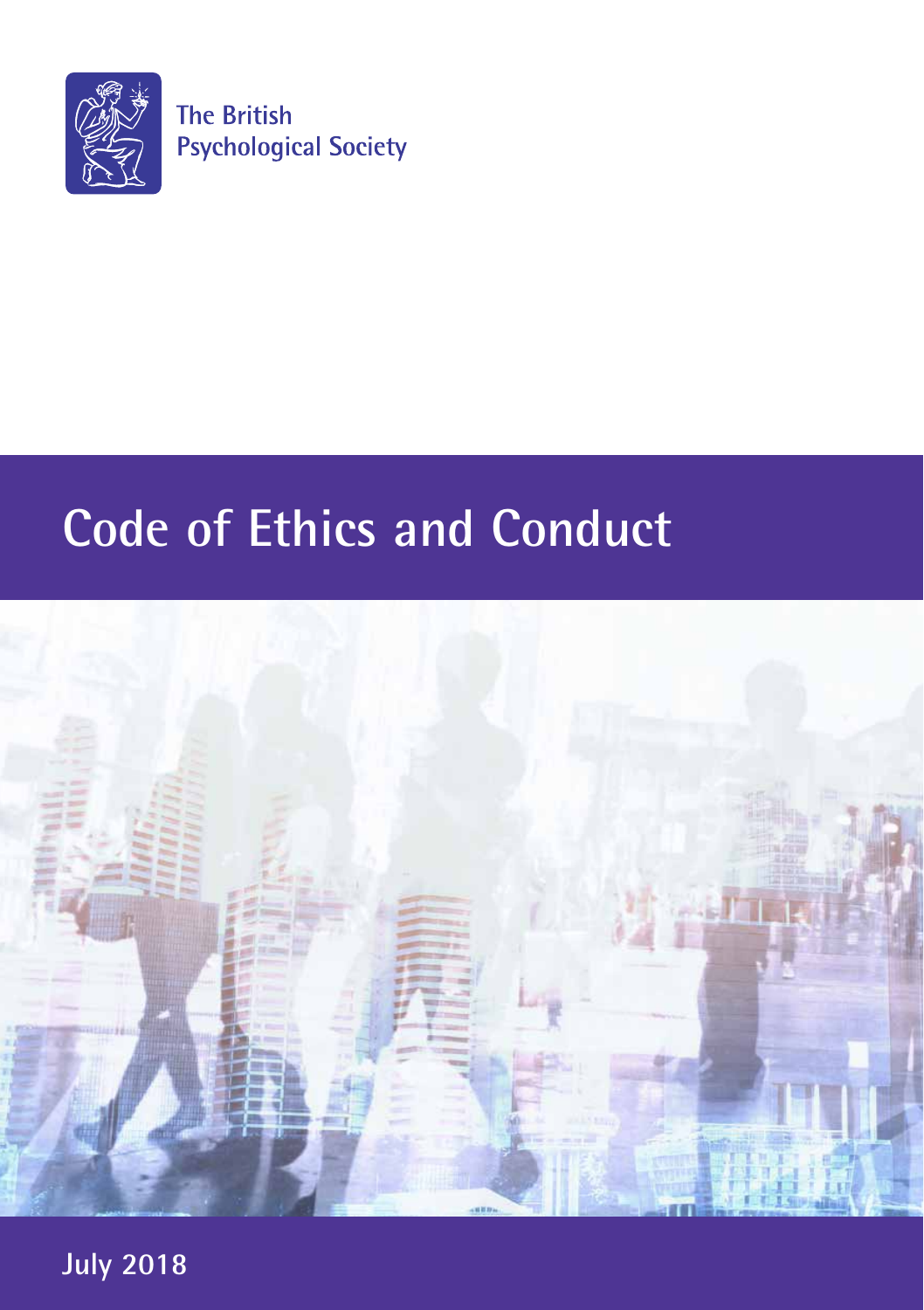### **Contents**

- **1 Introduction**
- **2 Structure of the code**
- **3 Ethical principles**
- **4 Conclusion**
- **5 Further information**

This code was written by the Ethics Committee of the British Psychological Society.

Published by The British Psychological Society, St Andrews House, 48 Princess Road East, Leicester LE1 7DR.

© The British Psychological Society 2018

```
ISBN: 978-1-85433-759-7
```
If you have problems reading this document and would like it in a different format, please contact us with your specific requirements.

Tel: 0116 254 9568; e-mail mail@bps.org.uk.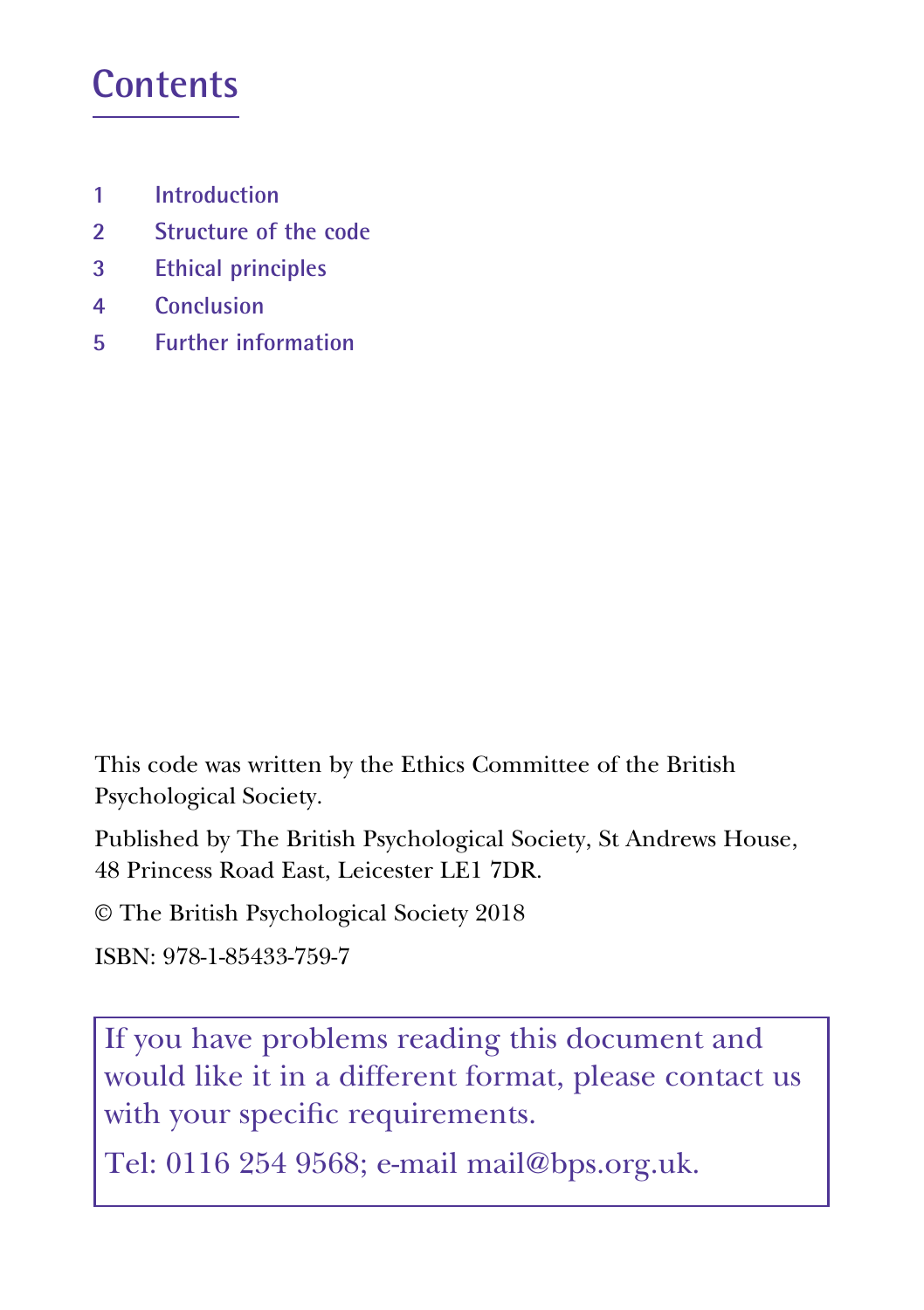## **1 Introduction**

- 1.1 The British Psychological Society sets and upholds high standards of professionalism, and promotes ethical behaviour, attitudes and judgements on the part of Psychologists. Under the terms of its Royal Charter, the Society maintains a Code of Ethics and Conduct; which has been regularly updated prior to this current revision, most recently in 2009 (archived version available on the website).
- 1.2 In formulating this Code, existing Codes, Society guidance and changes in societal expectations of professionals were considered. This Code is the over-arching guidance document for all members of the Society; specific additional guidance is provided in the *Code of Human Research Ethics* and *Practice Guidelines.* Additional support can be found on the Society's website: **www.bps.org.uk**.



1.3 The Code contains the professional standards that members of the Society should uphold. The aim of the Code is to provide a framework for guiding the decision-making for all psychologists. The framework allows sufficient flexibility for a variety of approaches, contexts and methods and reflects the ethical standards that apply to all. Psychologists need to familiarise themselves with any legal frameworks, regulatory requirements and other guidance relevant to the particular context in which they work including any specific guidance in the *Code of Human Research Ethics* and *Practice Guidelines.*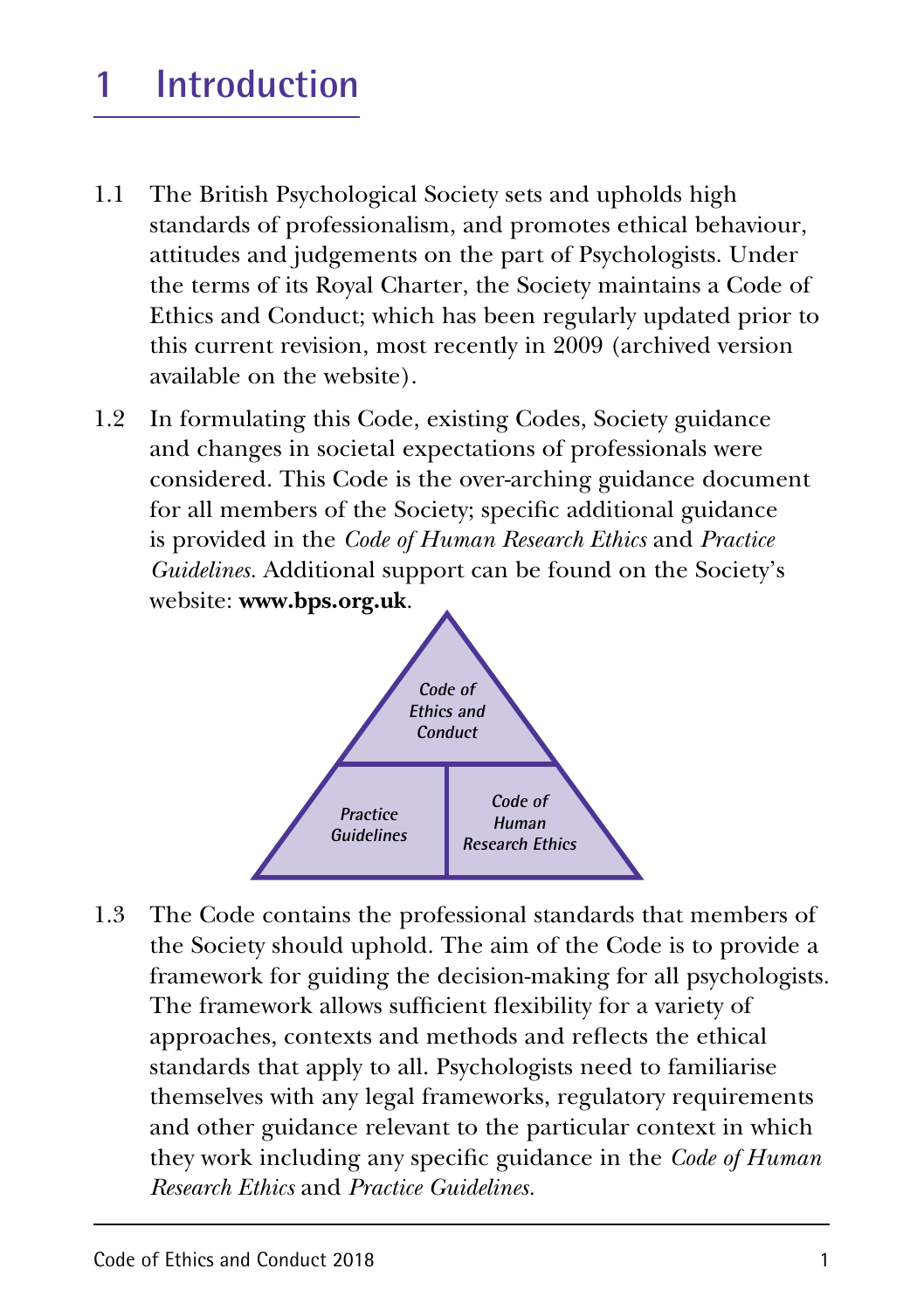- 1.4 We live in a rapidly changing world, where new ethical challenges come from many sources. These include the unprecedented opportunities provided by innovations in science and technology as well as the threats posed by climate change and global conflicts. Supplementary guidance on these new challenges is often published by the Society and can be found at: **www.bps.org.uk**.
- 1.5 Psychologists may need to make decisions in difficult, changing and unclear situations. The Society expects that the Code will be used to form a basis for consideration of ethical questions, with the Principles in this Code being taken into account in the process of making decisions, together with the needs of persons, peoples and organisations in the specific circumstances in which the decision is to be made. No code can replace the need for Psychologists to use their own professional and ethical judgement.
- 1.6 Principles and the Codes that spell out their application serve primarily as guidelines for thinking about the decisions individuals need to make. The discipline of Psychology, both as a science and a profession, exists within the context of human society. Accordingly, a shared collective duty for the welfare of human and non-human beings, both within the societies in which Psychologists live and work, and beyond them, is acknowledged.
- 1.7 It is important for Psychologists to be aware of research that has relevance to ethics.
- 1.8 Behaving ethically requires ethical awareness noticing what ethical issues are raised by a course of action makes it more likely that ethical practice will follow.
- 1.9 Ethical reasoning is often subject to various competing biases. Maintaining awareness of such biases is important when trying to think through ethical challenges. These considerations currently include but are not limited to, salience (how readily something comes to mind), confirmation bias (the human tendency to look for evidence that confirms their belief and to ignore other evidence), loss aversion (behaviour to avoid loss),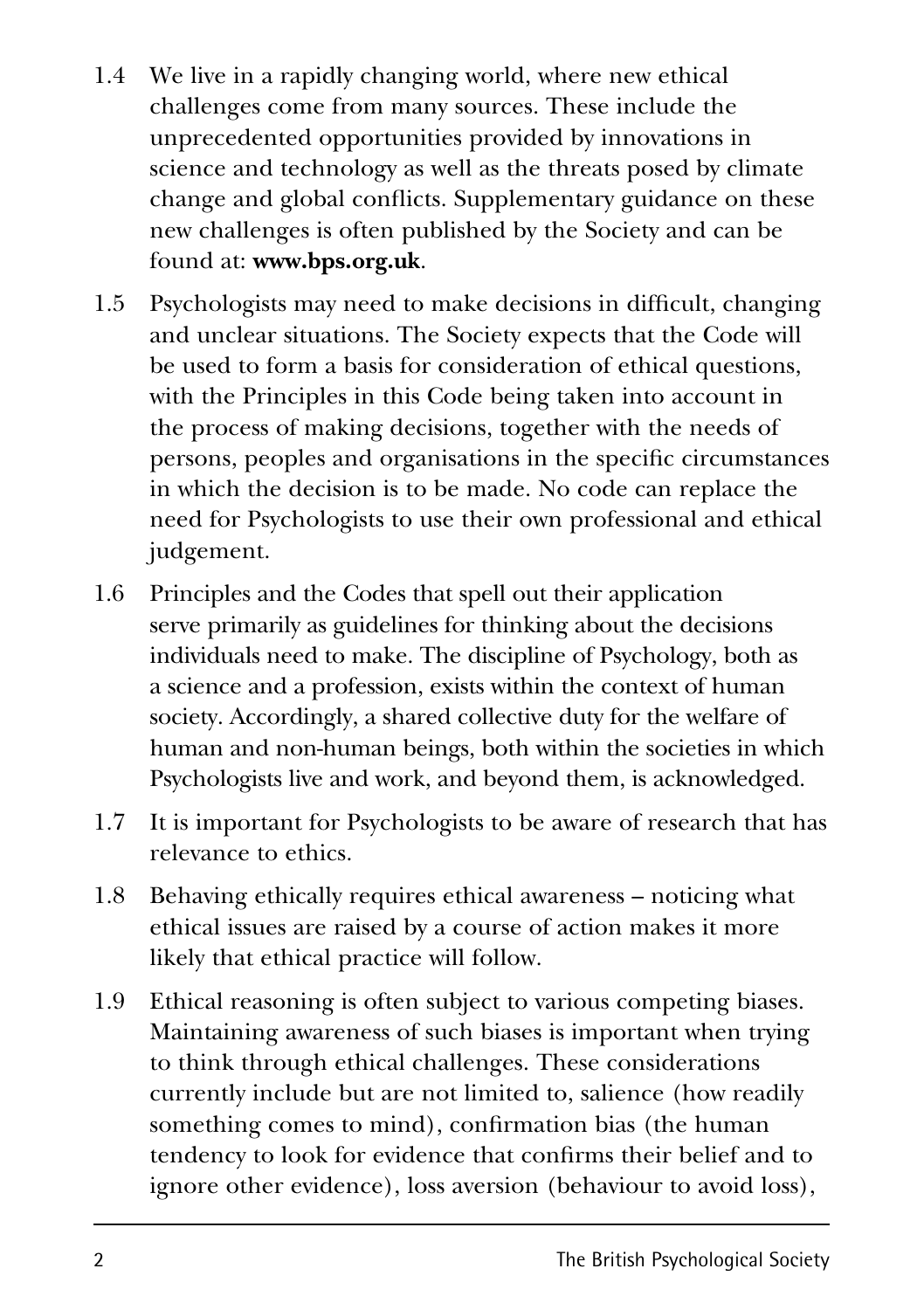beliefs about disclosure (tendency to be more honest when they believe their actions will be known by others), and dissonance reduction (acting to maintain consistent beliefs). This list will evolve over time with the advancement of knowledge in this area. Psychologists are therefore well placed and encouraged to consider these factors in their own decision-making.

- 1.10 Acting ethically can be affected by a number of individual and group influences as well as context, so even though an individual may be aware of ethical issues and has worked through the decision-making process, their motivation or ability to act ethically may be compromised. Key considerations include conformity and resistance, context, power, emotion, and the role of social norms, organisational pressures and group/self-identity. Psychologists are well placed to consider and reflect on these factors in their own decision-making.
- 1.11 Psychologists should consider it good practice to record their decision processes when confronted with a particularly challenging ethical issue so that it is available for future reference if that decision is re-visited.
- 1.12 Acting ethically depends on many skills including a capacity for leadership, effective prioritisation and risk management. Decisions may have to be made about which of many competing ethically relevant actions should come first, or between courses of action where none are entirely optimal. Fear, difficulty, fatigue and perverse reward systems are some of the many environmental issues that could influence implementation of a decision.
- 1.13 As Psychologists, we are aware of the importance of both context and character affecting our behaviour. Being aware of how to develop character strength has a long tradition. This Code therefore encourages all Psychologists to be mindful of their strengths and weaknesses in order that they are able to behave in the most ethical way possible.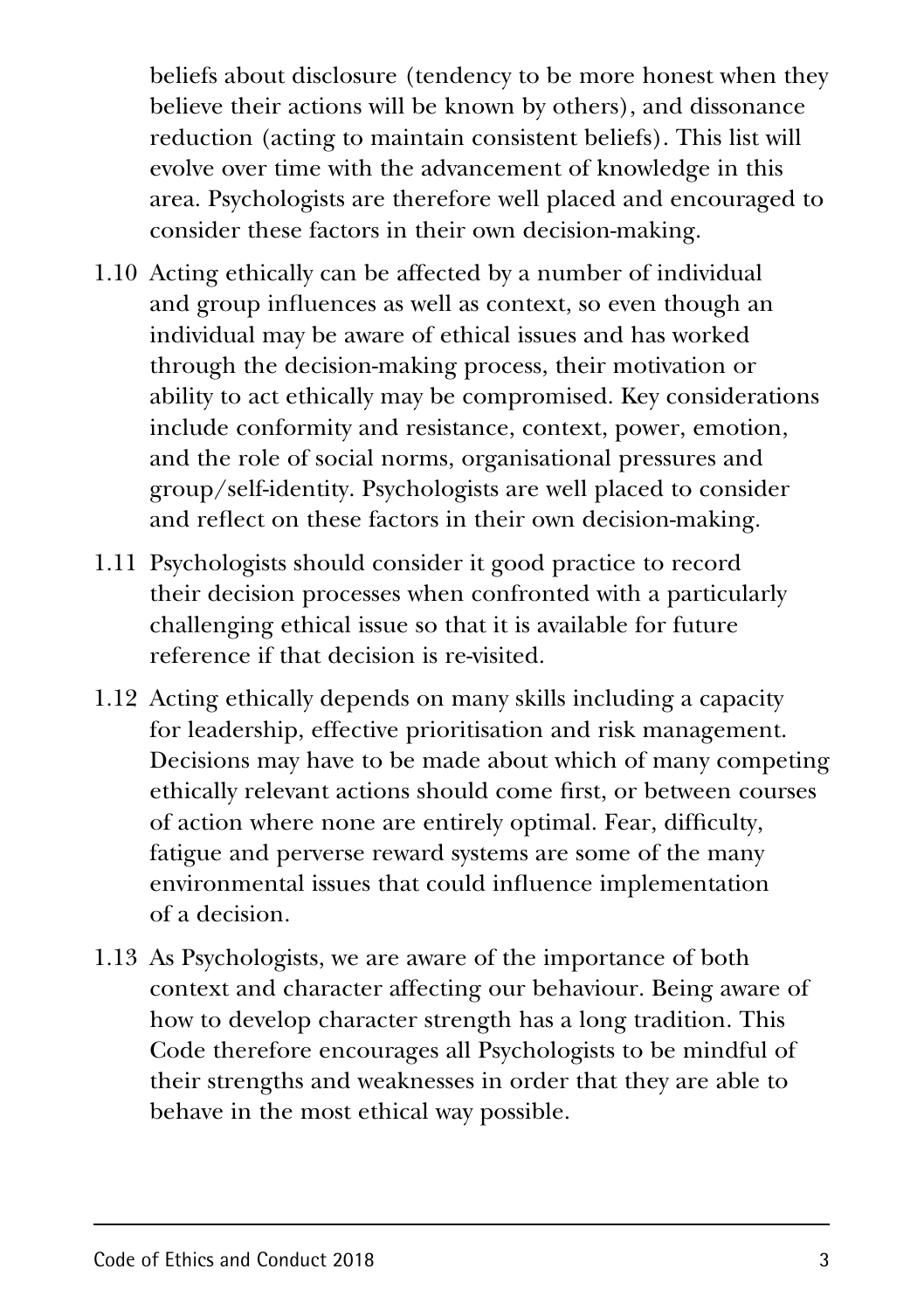### **2. Structure of the Code**

2.1 This Code is based on four ethical Principles, which constitute the main domains of responsibility, within which ethical issues are considered. These have been agreed after many years of consultation within and outside the profession. The manner in which they apply and the contexts that they apply in will inevitably change over time.

They are:

- (i) Respect;
- (ii) Competence;
- (iii) Responsibility;
- (iv) Integrity.
- 2.2 Each Principle is described in a statement of values, reflecting the fundamental beliefs that guide ethical reasoning, decisionmaking and behaviour. Under each principle we list issues and considerations that Psychologists should be aware of in applying the Principles in their work. Broad 'headline' categories are included and a list additional resources that expand on the application of these values in the Psychologist's field of work are provided at the end of this document.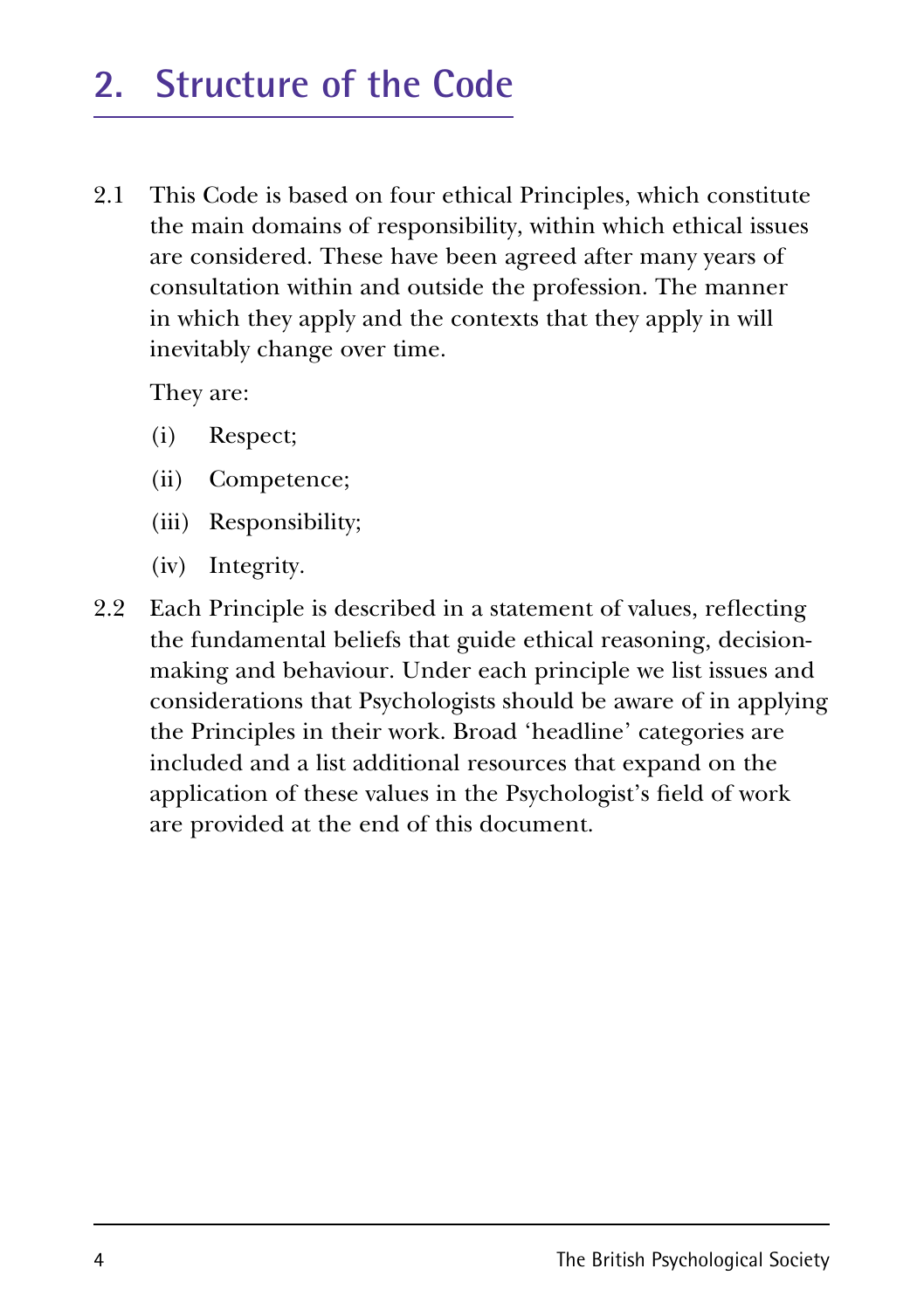## **3. Ethical principles**

#### **3.1 Respect**

**Respect for the dignity of persons and peoples** is one of the most fundamental and universal ethical principles across geographical and cultural boundaries, and across professional disciplines. It provides the philosophical foundation for many of the other ethical Principles. Respect for dignity recognises the inherent worth of all human beings, regardless of perceived or real differences in social status, ethnic origin, gender, capacities, or any other such group-based characteristics. This inherent worth means that all human beings are worthy of equal moral consideration.

**Statement of values:** Psychologists value the dignity and worth of all persons, with sensitivity to the dynamics of perceived authority or influence over persons and peoples and with particular regard to people's rights.

In applying these values, Psychologists should consider:

- (i) Privacy and confidentiality;
- (ii) Respect;
- (iii) Communities and shared values within them;
- (iv) Impacts on the broader environment living or otherwise;
- (v) Issues of power;
- (vi) Consent;
- (vii) Self-determination;
- (viii) The importance of compassionate care, including empathy, sympathy, generosity, openness, distress tolerance, commitment and courage.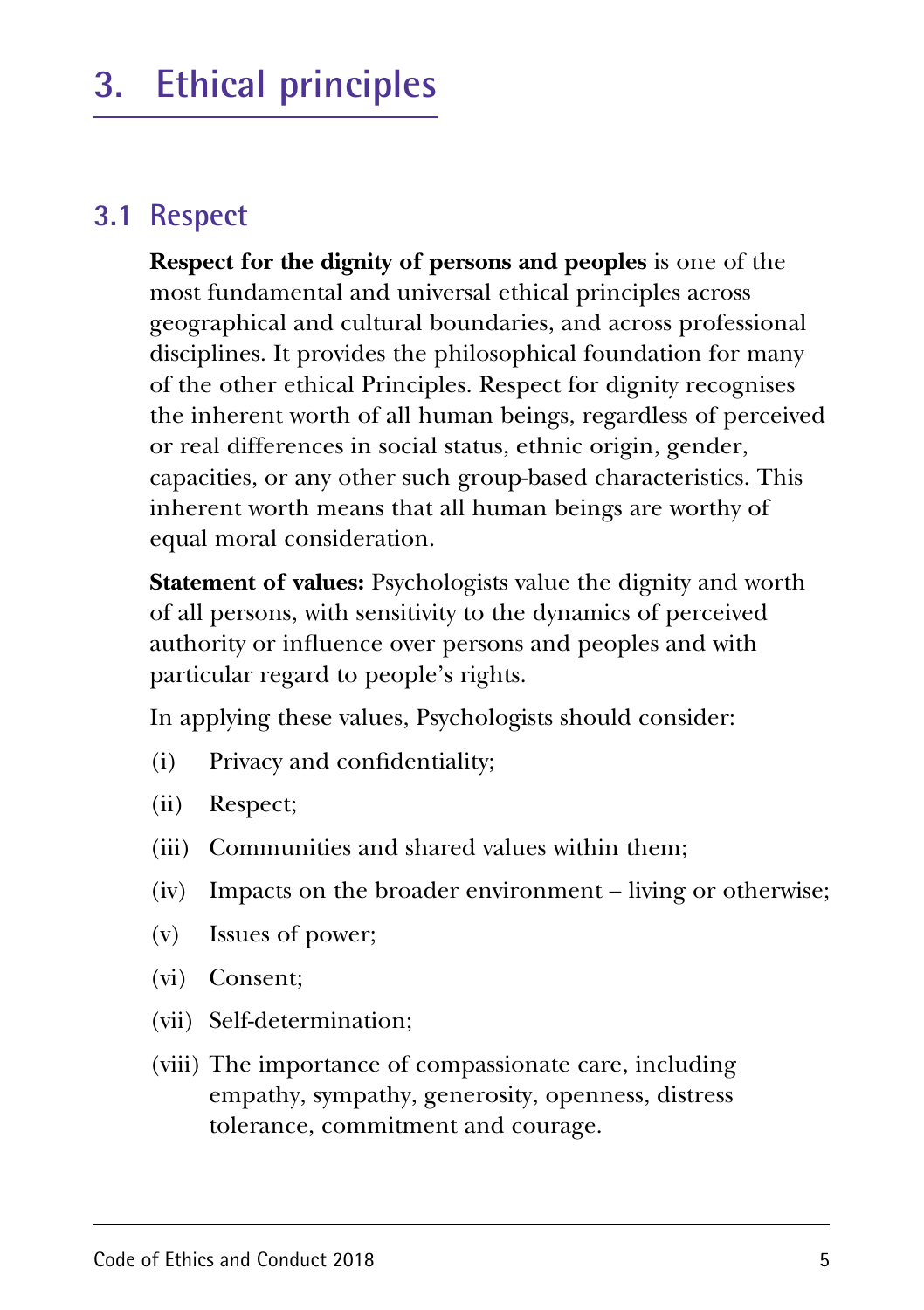### **3.2 Competence**

Psychologists, whether academic, practitioner or in training, may offer a range of services that usually require specialist knowledge, training, skill and experience. Competence refers to their ability to provide those specific services to a requisite professional standard. A psychologist should not provide professional services that are outside their areas of knowledge, skill, training and experience.

**Statement of values:** Psychologists value the continuing development and maintenance of high standards of competence in their professional work and the importance of working within the recognised limits of their knowledge, skill, training, education and experience.

In applying these values, Psychologists should consider:

- (i) Possession or otherwise of appropriate skills and care needed to serve persons and peoples;
- (ii) The limits of their competence and the potential need to refer on to another professional;
- (iii) Advances in the evidence base;
- (iv) The need to maintain technical and practical skills;
- (v) Matters of professional ethics and decision-making;
- (vi) Any limitations to their competence to practise taking mitigating actions as necessary;
- (vii) Caution in making knowledge claims.

#### **3.3 Responsibility**

Because of their acknowledged expertise, Psychologists enjoy professional autonomy; responsibility is an essential element of autonomy. Psychologists must accept appropriate responsibility for what is within their power, control or management. Awareness of responsibility ensures that the trust of others is not abused, the power of influence is properly managed and that duty towards others is always paramount.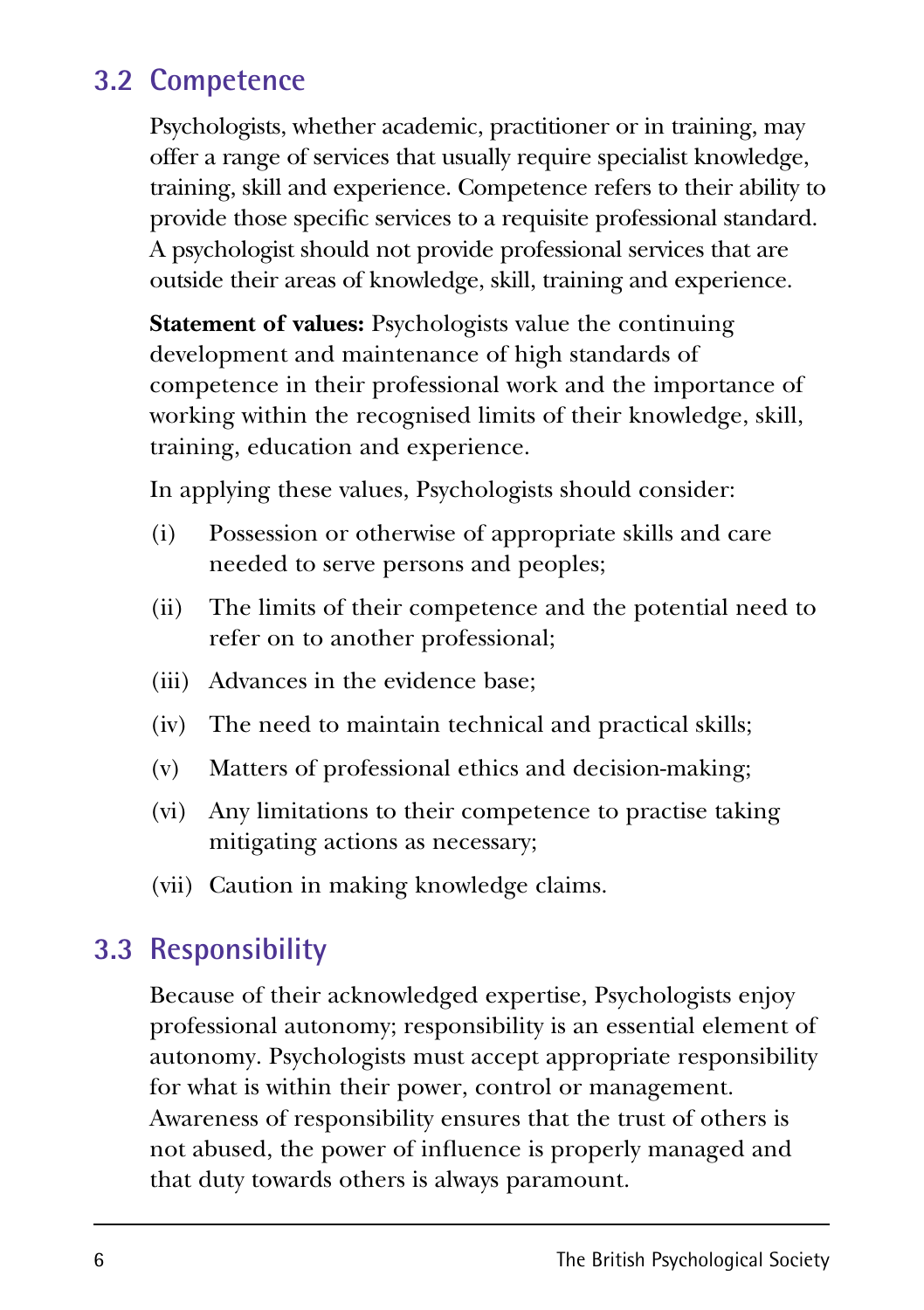**Statement of values:** Psychologists value their responsibilities to persons and peoples, to the general public, and to the profession and science of Psychology, including the avoidance of harm and the prevention of misuse or abuse of their contribution to society.

In applying these values, psychologists should consider:

- (i) Professional accountability;
- (ii) Responsible use of their knowledge and skills;
- (iii) Respect for the welfare of human, non-humans and the living world;
- (iv) Potentially competing duties.

### **3.4 Integrity**

Acting with integrity includes being honest, truthful, accurate and consistent in one's actions, words, decisions, methods and outcomes. It requires setting self-interest to one side and being objective and open to challenge in one's behaviour in a professional context.

**Statement of values:** Psychologists value honesty, probity, accuracy, clarity and fairness in their interactions with all persons and peoples, and seek to promote integrity in all facets of their scientific and professional endeavours.

In applying these values, Psychologists should consider:

- (i) Honesty, openness and candour;
- (ii) Accurate unbiased representation;
- (iii) Fairness;
- (iv) Avoidance of exploitation and conflicts of interest (including self-interest);
- (v) Maintaining personal and professional boundaries;
- (vi) Addressing misconduct.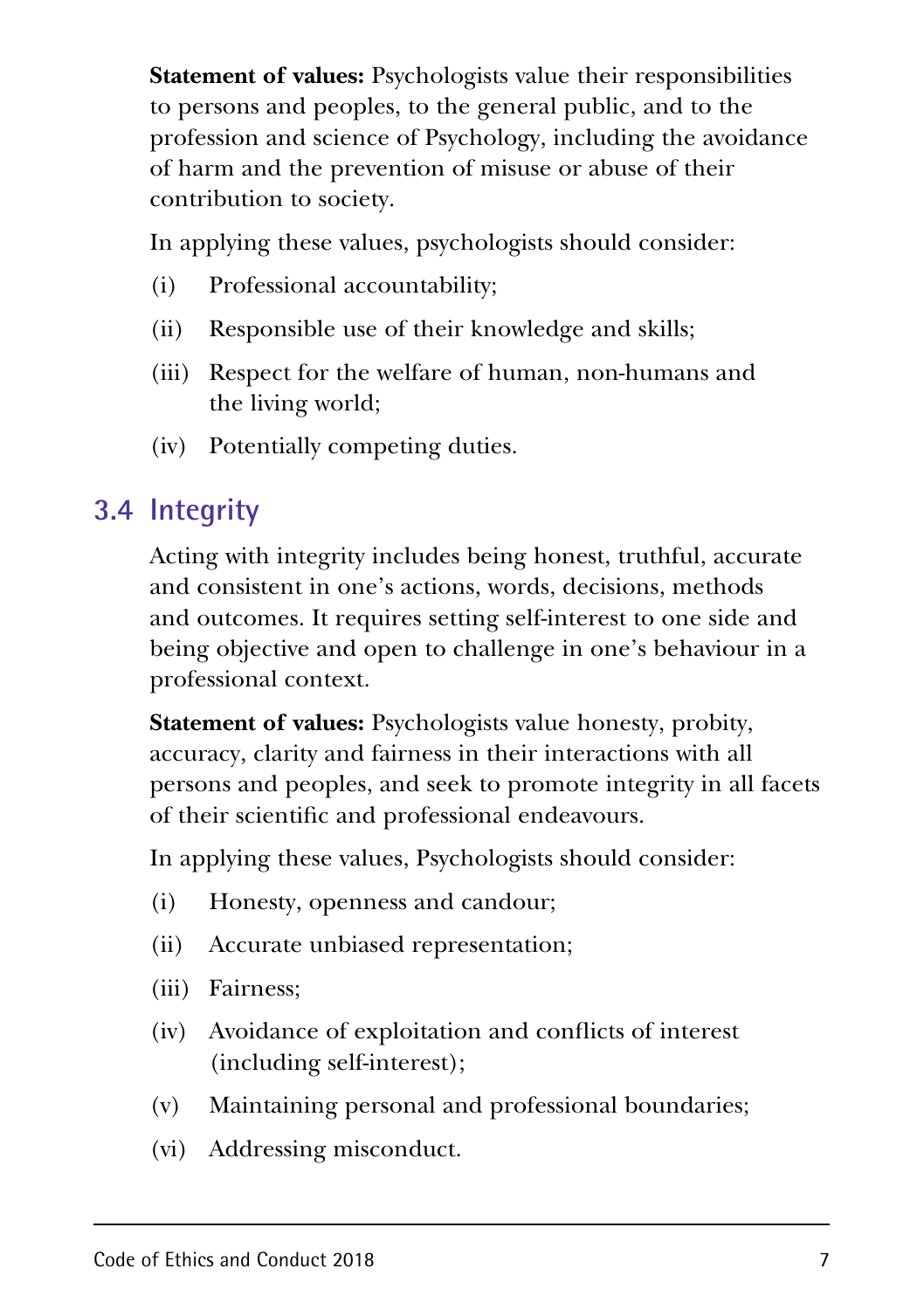### **4 Conclusion**

4.1 This Code cannot and does not aim to provide the answer to every ethical decision a Psychologist may face. The Code provides the parameters within which professional judgements should be made. However, it is important to remember to reflect and apply a process to resolve ethical challenges.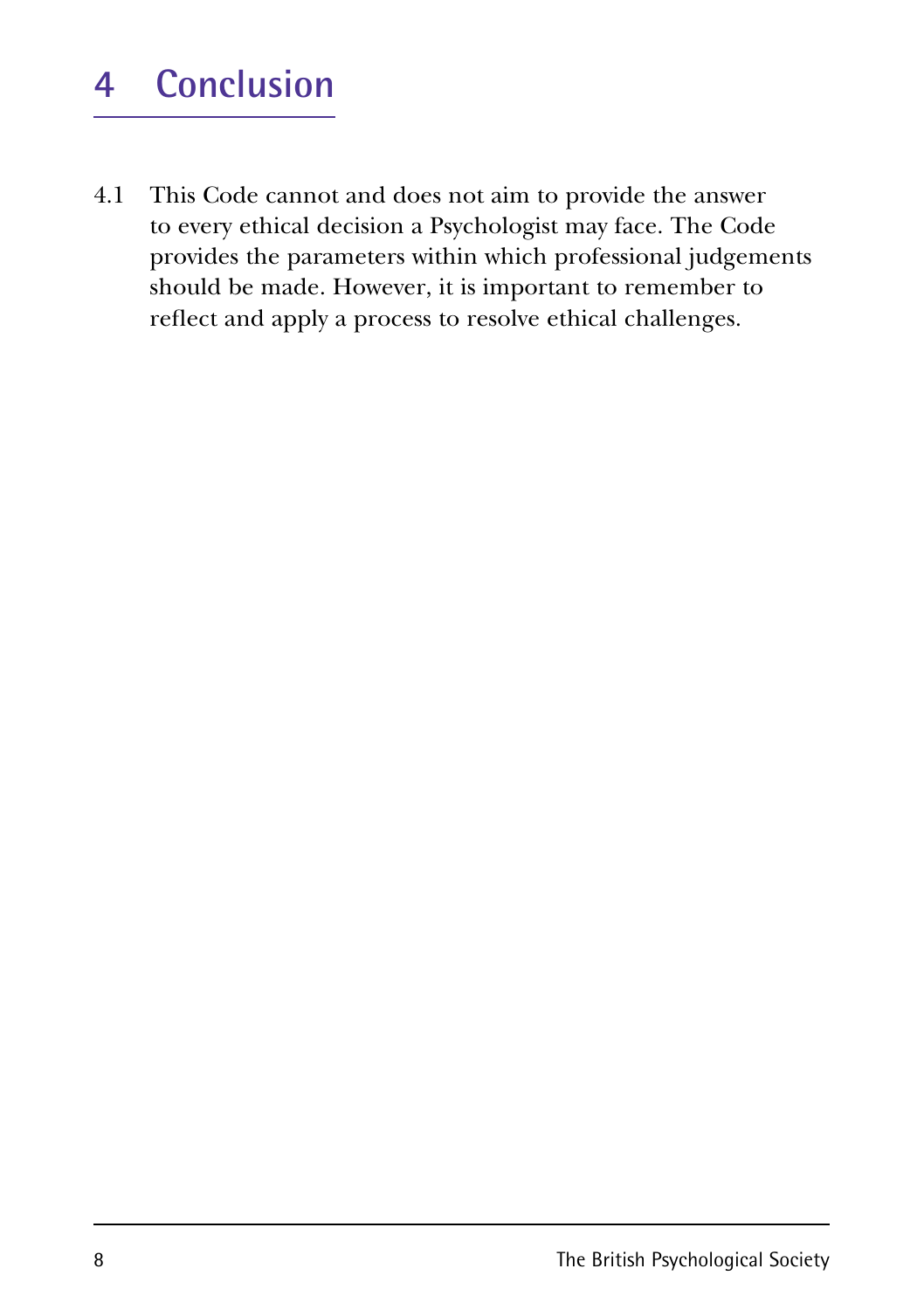## **5 Further information**

- 5.1 If you have a question about the Code or about professional ethics, there are several potential sources of advice. There is a dedicated Ethics area on the Society's website which provides a range of resources, including Frequently Asked Questions. (www.bps.org.uk).
- 5.2 The Society strongly recommends that all members consider taking out professional indemnity insurance that includes legal cover. Professional indemnity insurance is a legal requirement for members who are registered with the Health & Care Professions Council (HCPC).
- 5.3 The Society cannot determine allegations for fitness to practise. For further details about making a complaint about a Psychologist – please go to **www.bps.org.uk** or the HCPC website: **www.hcpc-uk.co.uk**.

The Society is only able to consider allegations against Society members acting as members of the Society and not in their professional capacity. These will be dealt with in accordance with the Member Conduct Rules.

#### **Other key documents**

- British Psychological Society (2014). *Code of Human Research Ethics.*  Leicester: Author
- British Psychological Society (2015). *Guidance on Teaching and Assessment of Ethical Competence in Psychology.* Leicester: Author.
- British Psychological Society (2017). *Practice Guidelines.* Leicester: Author.